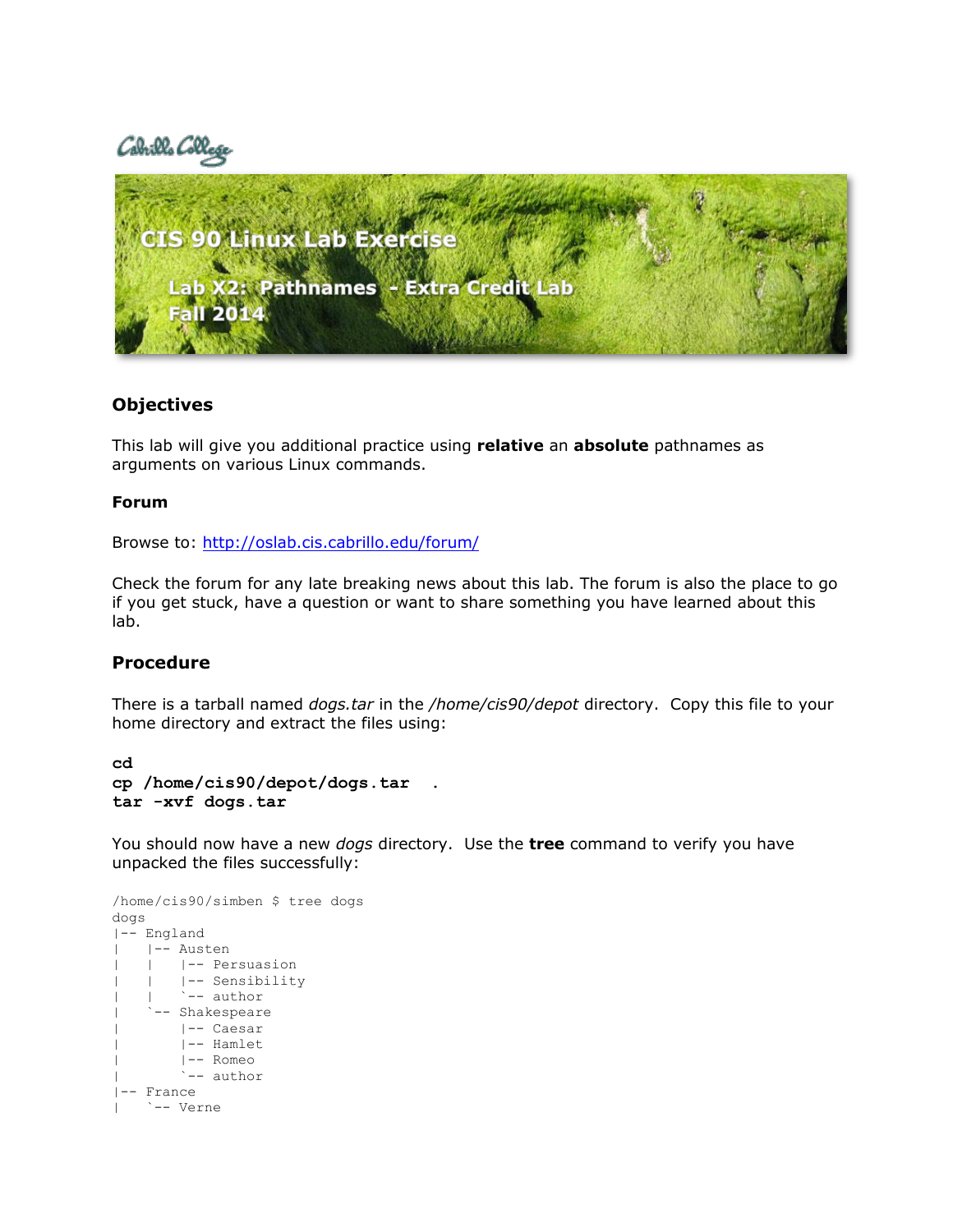```
| |-- Island
| |-- Moon
| `-- author
|-- Germany
| |-- Goethe
| | |-- Faust
| | |-- Lament
| | `-- author
| | `-- au<br>| `-- Kafka
| |-- Trial
| `-- author
|-- Greece
| |-- Aesop
| | |-- Ass
| | |-- Fox
| | |-- Shadow
| | `-- author
| `-- Plato
| |-- Apology
| |-- Phaedo
| `-- author
|-- Italy
| `-- Machiavelli
| |-- War
| `-- author
|-- Russia
| `-- Tolstoy
| |-- Anna
| |-- Murad
| `-- author
|-- Spain
| `-- Cervantes
     | |-- Estramaduran
| |-- Quixote
| `-- author
|--- USA
| |-- Alcott
| | |-- Boys
| | |-- Rose
| | |-- Women
| | `-- author
| |-- Burroughs
| | |-- Mars
| | |-- Oakdale
| | |-- Tarzan
| | `-- author
| |-- Dickinson
| | |-- Home
| | |-- Sea
| | `-- author
| `-- Twain
| |-- Italian
| |-- Race
| |-- Tale
| `-- author
|-- Ukraine
| `-- Chekhov
     | |-- Art
| |-- Boys
| |-- Dependents
| |-- Wife
      | `-- author
`-- readme
```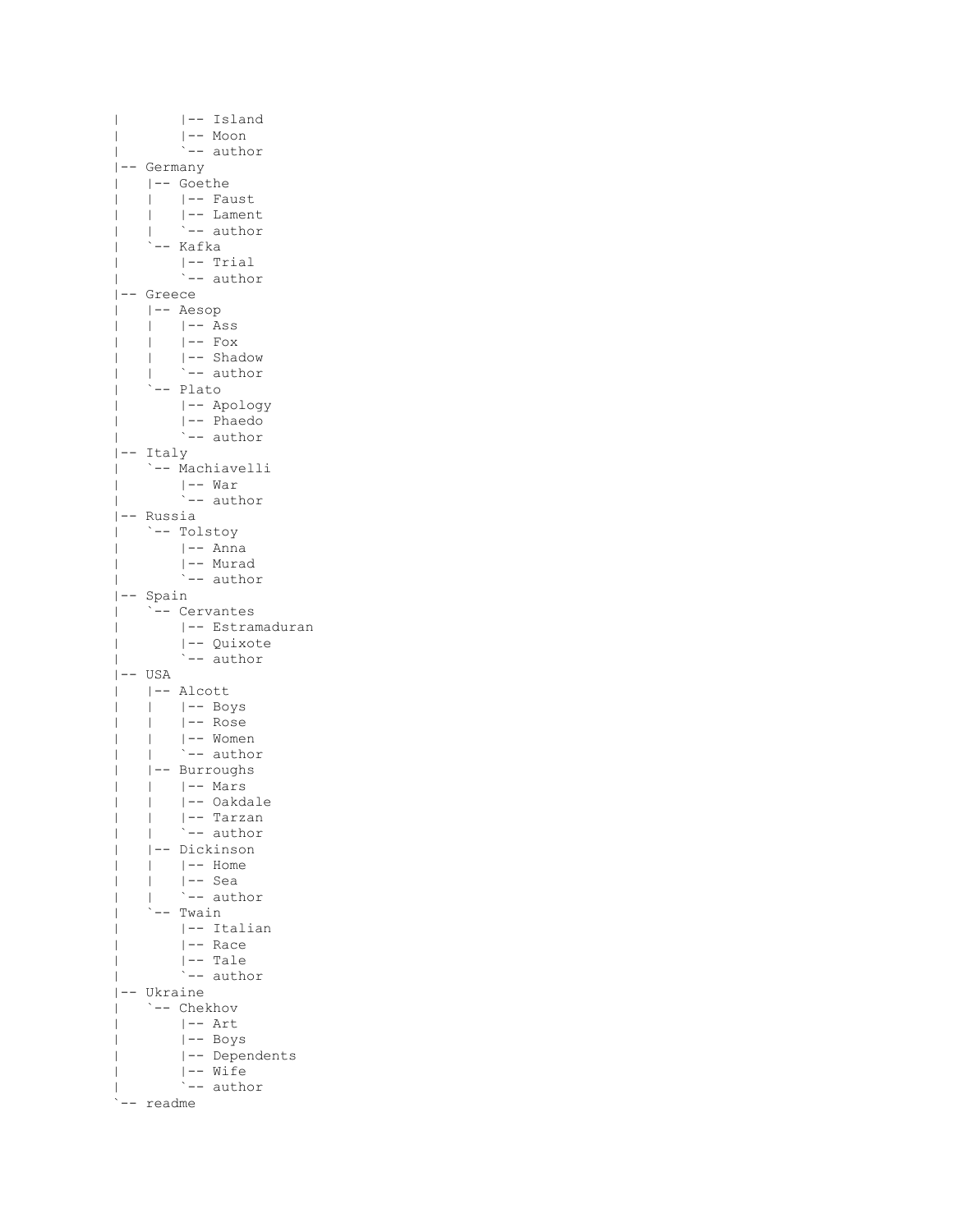#### 24 directories, 51 files

This is a collection of literature excerpts that mention dogs in one way or another. Notice that the *dogs* directory contains directories named after countries. Each country directory had directories named after authors. Each author directory has files containing works or excerpts from that author. Each author directory also has a file named author, containing the name, birth year, death year, and country for that author.

Create a file named *labx2*. For each step in the lab you will construct a command and record it, one command per line in *labx2*. Preface each command with a tag to indicate the step. The tag should be the step number in parenthesis. Each command should fit on one line and not contain any semi-colons (;'s). Your *labx2* file should have exactly 30 lines and look like the following:

(1) *your command goes here* (2) *your command goes here* (3) *your command goes here* (4) *your command goes here* (5) *your command goes here* (6) *your command goes here* (7) *your command goes here* (8) *your command goes here* (9) *your command goes here* (10) *your command goes here* (11) *your command goes here* (12) *your command goes here* (13) *your command goes here* (14) *your command goes here* (15) *your command goes here* (16) *your command goes here* (17) *your command goes here* (18) *your command goes here* (19) *your command goes here* (20) *your command goes here* (21) *your command goes here* (22) *your command goes here* (23) *your command goes here* (24) *your command goes here* (25) *your command goes here* (26) *your command goes here* (27) *your command goes here* (28) *your command goes here* (29) *your command goes here* (30) *your command goes here*

You can check your work with the **checkx2** script.

You may find it helpful to have three Opus sessions running. In the first session display the output from the **tree** command on the *dogs* directory for quick reference. In a second session, use **vi** to record your commands in the *labx2* file, and in the third session test the commands you create.

### **Review**

 A way is needed to uniquely specify files and directories in the UNIX/Linux file tree. Because there can be more than one file with the same name just specifying the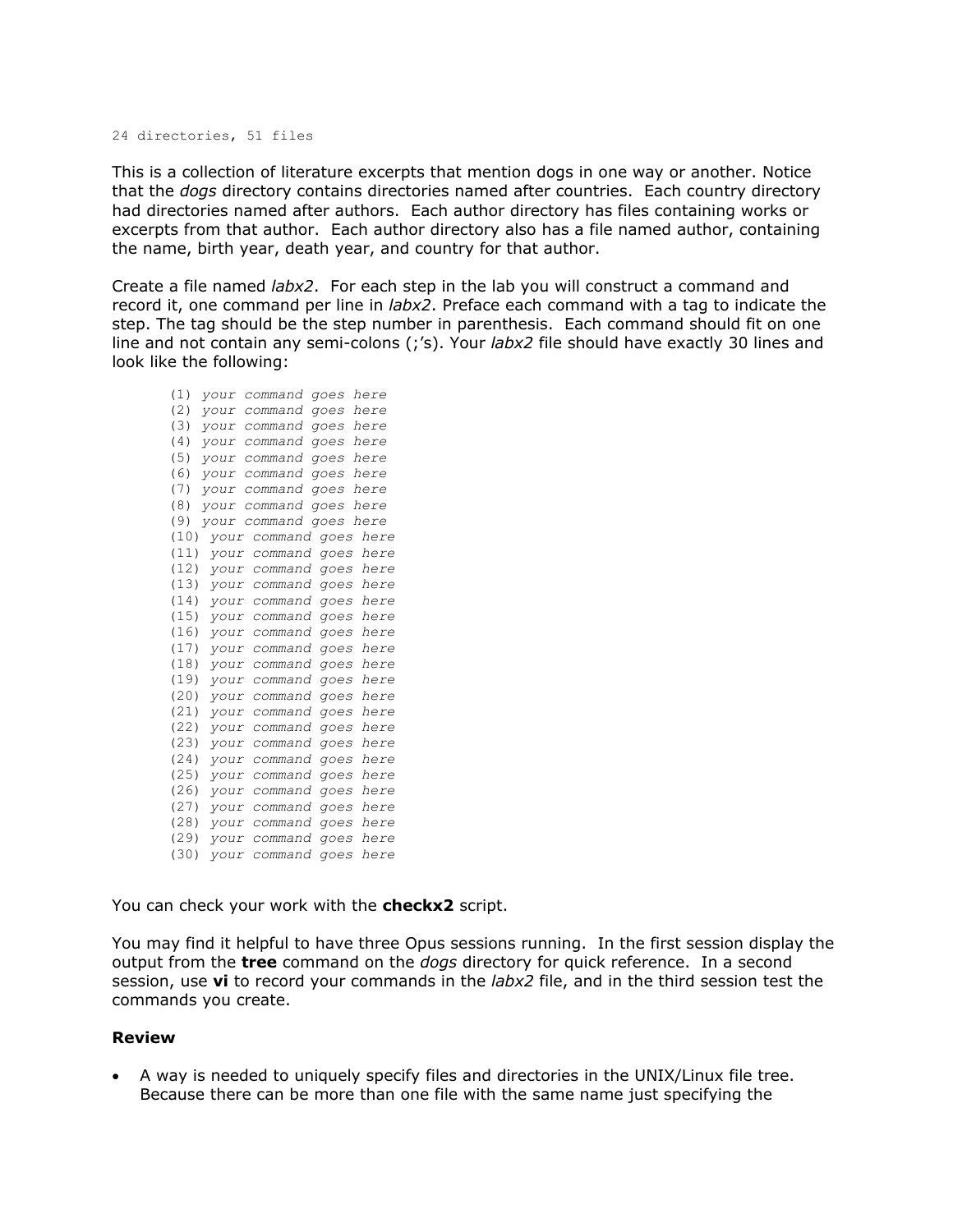filename on a command would be ambiguous. **Absolute** and **relative** pathnames solve this need.

- The top or "root" of the file tree is the / directory. By typing **ls /** you can view the standard top level directories of the UNIX/Linux file tree.
- An **absolute** pathname specifies the location of a file or directory relative to the top of the Unix file tree. An **absolute** pathname specifies the complete path starting from / (the top or "root" of the file tree) all the way to the file or directory being specified. **Absolute** pathnames always start with a / and contain no spaces.
- A **relative** pathname specifies the location of a file or directory **relative** to the current working directory. The current working directory changes every time you change directories using the **cd** command. A **relative** pathname specifies the complete path starting from the current working directory all the way to the file or directory being specified. **Relative** pathnames never start with a / and contain no spaces.
- The **pwd** command will show you where you are in the UNIX/Linux file tree by displaying the current working directory. The current working directory is the starting point for all **relative** pathnames.
- Tip: To verify if a pathname is correct, use it as an argument to the **ls** command. If you are specifying a file the **ls** command will print the name of the target file only if the pathname is correct. Same goes for directories however, the **-d** option must be used so the ls command will display the name of the target directory rather than its contents.
- Correct pathnames are required as arguments to commands that work with files such as **mv**, **cp**, **ls**, **cd**, **head**, **tail**, **rm**, etc.
- The . directory means "here". It is hard linked to the current directory you are in. You may use . below when asked for a **relative** path.
- The .. directory is the parent of the current directory. It is implemented as a hard link. You may use .. when asked for a **relative** pathname below. Use it to work your way up the tree towards the top or "root" of the tree.
- The  $\sim$  directory is shorthand for the user's home directory. Don't use it below when asked for an **absolute** path since it changes based on the user.
- Example: the **absolute** pathname to the *sonnet1* file in Benji's *Shakespeare* directory is:

/home/cis90/simben/poems/Shakespeare/sonnet1

Note that this is like giving someone walking instructions from the top of the tree all the way to the specific *sonnet1* file in Benji's *Shakespeare* directory.

 Example: two **relative** pathnames to the *sonnet1* file in Benji's *Shakespeare* directory from /home/rsimms are:

../cis90/simben/poems/Shakespeare/sonnet1

../../boot/grub/../../home/cis90/simben/poems/Shakespeare/sonnet1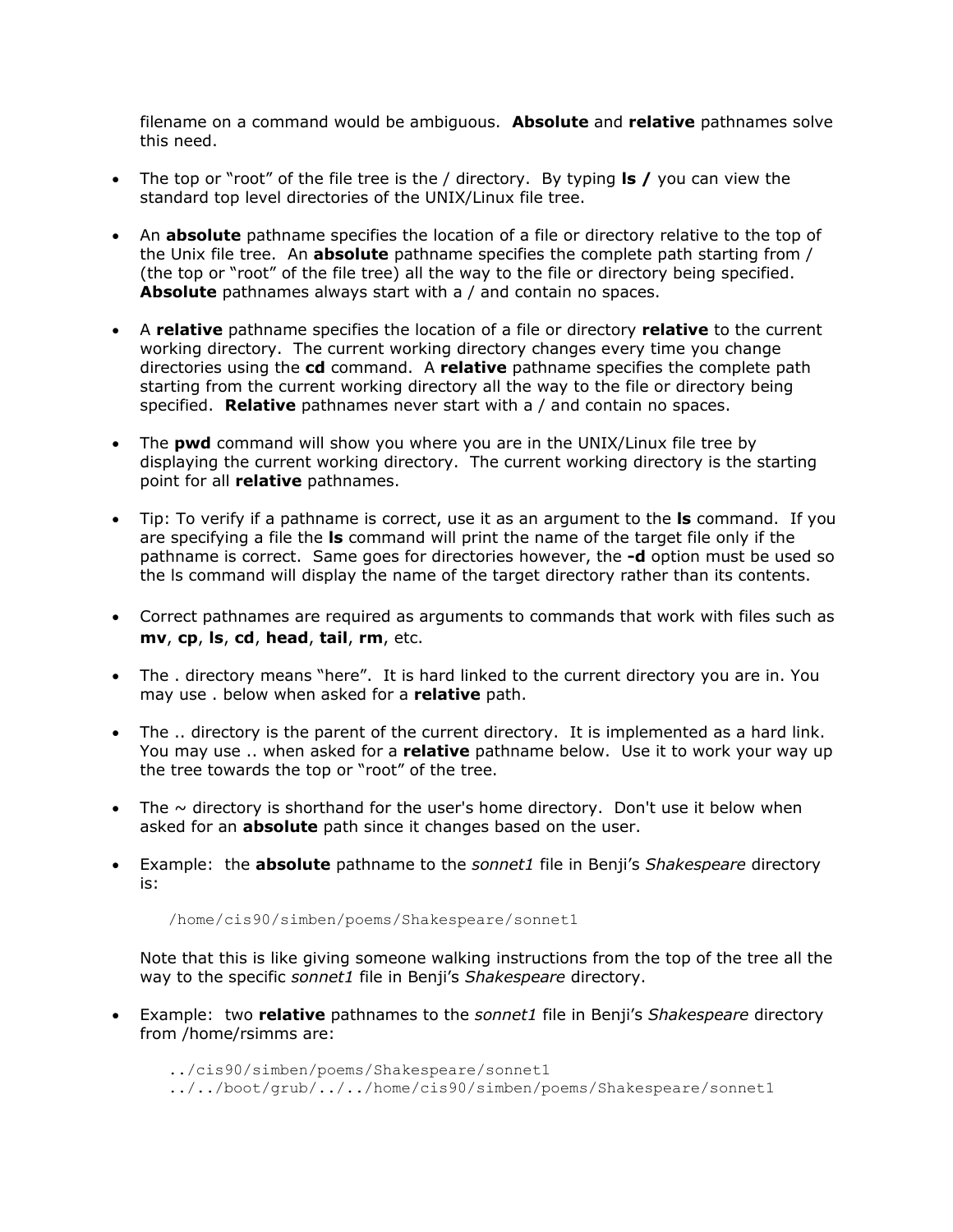Note that this is like giving someone walking instructions from their current location on the tree all the way to the specific *sonnet1* file in Benji's directory. Note: it doesn't have to be the shortest path just a complete path.

 Example: the **relative** pathname to the *sonnet1* file in Benji's *Shakespeare* directory from his *Shakespeare* directory is:

sonnet1

 Use Tab completes to verify the pathname you are typing is correct. Press the Tab key once to see if enough characters have been typed to complete the current file name. Press the Tab key twice to show all the current possibilities. If there is no completion or no possibilities you are most likely off in the weeds and not typing a correct pathname.

## **Using absolute and relative pathnames**

Important: for this lab do NOT use "~" or "./" to start your pathnames. Any answers containing them will not get credit!

- 1) From your home directory, what **ls** command would show the permissions on the Linux kernel file *vmlinuz-2.6.32-220.23.1.el6.i686*? On Opus, this file resides in the */boot* directory. On your **ls** command, specify the Linux kernel using an **absolute** pathname.
- 2) From your home directory, what **ls** command would show the permissions on the *passwd* file where all user accounts are kept? This *passwd* file resides in the */etc* directory. On your **ls** command, specify this *passwd* file using an **absolute** pathname.
- 3) From your home directory, what **ls** command would show the permissions on the */etc* directory itself (and no other directories)? On your **ls** command, specify this particular *etc* directory using an **absolute** pathname and be sure to use the **-d** option.
- 4) From your home directory, what **cd** command would change to the top, "root", directory of the UNIX/Linux file tree? On your **cd** command, use an **absolute** pathname to specify the top directory of the file tree.
- 5) From the top of the file tree, what **ls** command would show the permissions on the *passwd* file where all user accounts are kept? This *passwd* file resides in the */etc* directory. On your **ls** command, specify this *passwd* file using a **relative** pathname that does not start with the "." character.
- 6) From the top of the file tree, what **ls** command would show the permissions on the Linux kernel file *vmlinuz-2.6.32-220.23.1.el6.i686*? On Opus, this file resides in the */boot* directory. On your **ls** command, specify the Linux kernel using a **relative** pathname that does not start with the "." character.
- 7) From the top of the file tree, what **cd** command would change to the new *dogs* directory in your home directory? Use an **absolute** pathname to specify your *dogs* directory.
- 8) From your *dogs* directory, what **ls** command does a long, recursive listing showing inode numbers of the *Italy* directory? Specify the *Italy* directory using a **relative** pathname that does not start with the "." character.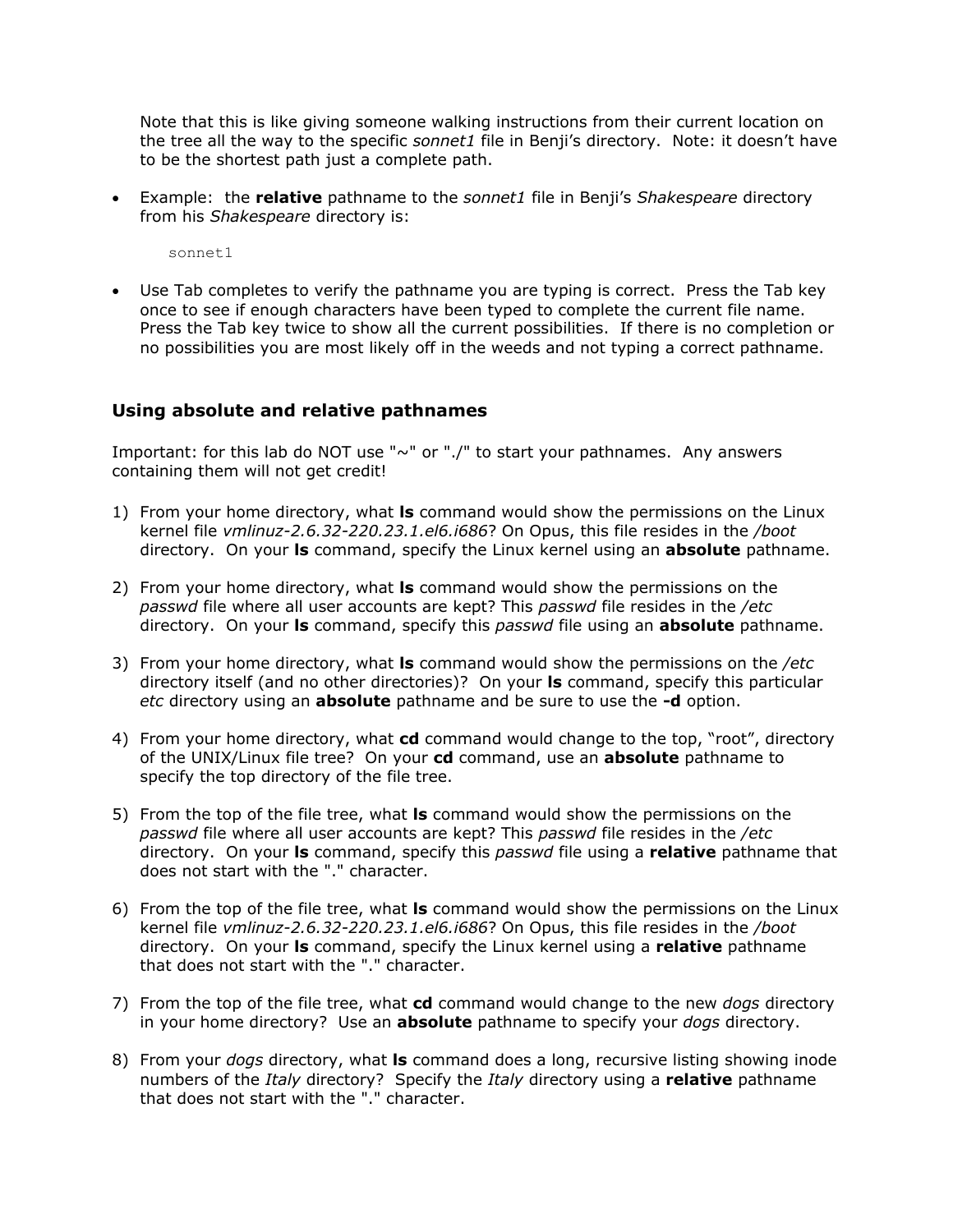- 9) Again from your *dogs* directory, what **ls** command does a long, recursive listing showing inode numbers of the *Italy* directory? This time specify the *Italy* directory using an **absolute** pathname.
- 10) Still from your *dogs* directory, what **head** command would list the first 2 lines of the Austen's *Persuasion* and Chekhov's *Wife* files? Use **relative** pathnames for both *Persuasion* and *Wife* that do not start with the "." character.
- 11) Again from your *dogs* directory, what **head** command would list the first 2 lines of Burroughs' *Tarzan* and *Mars* files? Use an **absolute** pathname for the *Tarzan* file. Use a **relative** pathname for the *Mars* file that does not start with the "." character.
- 12) From your *dogs* directory, what **cd** command would change to the *Plato* directory (in Greece)? Use a **relative** pathname to specify the *Plato* directory that does not start with the "." character.
- 13) From the *Plato* directory, what **chmod** command would change the permissions on the *Ukraine* and *USA* directories to 744? Use a **relative** pathname with the wildcard \* meta-character to specify just the *USA* and *Ukraine* directories. You must also use the **-v** option (for verbose) which outputs the changes made.
- 14) From the *Plato* directory, what **ls** command would do a long listing on the *passwd* file in the */etc* directory? Use an **absolute** pathname for the *passwd* file.
- 15) From the *Plato* directory, what **ls** command would do a long listing on the *passwd* file in the */etc* directory? Use a **relative** pathname for the *passwd* file.
- 16) From the *Plato* directory, what **cd** command would change to the *France* directory? Use an **absolute** pathname to specify the *France* directory.
- 17) From the *France* directory, what **cp** command would copy Machiavelli's *War* to the *France* directory? Use **relative** pathnames to specify the Machiavelli's *War* and the *France* directory. Use the **-v** option to show what gets copied.
- 18) From the *France* directory, what **cp** command would copy Kafka's *Trial* to the *Cervantes* directory? Use **relative** pathnames to specify the *Trial* file and the *Cervantes* directory. Use the **-v** option to show what gets copied.
- 19) From the *France* directory, what **cp** command would copy Verne's *Moon* and Tolstoy's *Murad* to the *Cervantes* directory? Use a **relative** pathname to specify the *Moon* file that does not start with the "." character. Use a **relative** pathname for the *Cervantes* directory. Use an **absolute** pathname to specify the *Murad* file. Use the **-v** option to show what gets copied.
- 20) From the *France* directory, what **rm** command would remove the four files copied in steps 17-19 from the *France* and *Cervantes* directories? That is, remove the *War* file from *France* and the *Moon*, *Murad* and *Trial* files from the *Cervantes* directory. Use only **relative** pathnames and the **-v** option to show what gets removed. Use the [] and \* meta-characters to specify all the files in *Cervantes* you want to delete.
- 21) From the *France* directory, what **cat** command would cat the *author* file in the *Verne* directory? Use a **relative** pathname for the *author* file.